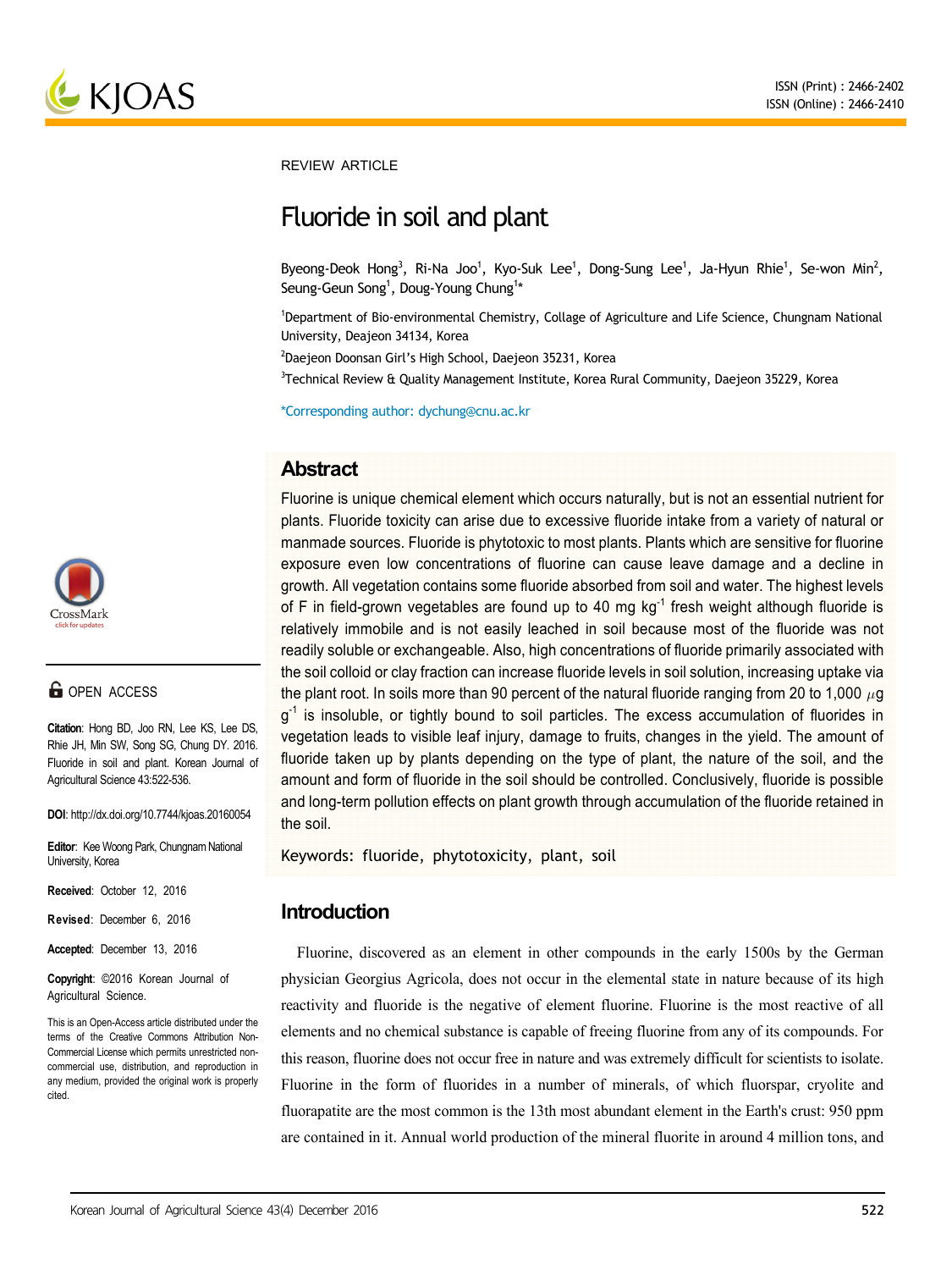are around 120 million tons of mineral reserves. Soils contain approximatively 330 ppm of fluorine, ranging from 150 to 400 ppm. Some soils can have as much as 1,000 ppm and contaminated soils have been found with 3,500 ppm (Information and Science, 2013).

Fluorine and fluoride are widely used in industry. They are used in aluminum production and as a flux in the steel and glass fiber industries. One very useful fluorine-containing product is polytetrafluoroethylene (PTFE), a fluorinated plastic sold under a well-known trade name and used domestically on cooking utensils because of its heat resistance and non-stick properties. Fluorine and fluoride are also used in the production of pesticides, such as sulfuryl fluoride, and in an intermediate step in the enrichment of uranium for nuclear reactors. They can also be released to the environment during the production of phosphate fertilizers, bricks, tiles and ceramics. Fluorosilicic acid, sodium hexafluorosilicate and sodium fluoride are used in municipal water fluoridation schemes (IARC, 1982; IPCS, 2002). Although sodium fluoride is soluble in water (IARC, 1982), aluminum, calcium and magnesium fluorides are only sparingly so (US EPA, 1985).

Fluoride may be an essential element for animals and humans. For humans, however, the essentiality has not been demonstrated unequivocally, and no data indicating the minimum nutritional requirement are available. Small amounts of fluorine are naturally present in water, air, plants and animals. As a result, humans are exposed to fluorine through food and drinking water and by breathing air. Fluorine can be found in any kind of food in relatively small quantities. Large quantities of fluorine can be found in tea and shellfish. Fluorine is essential for the maintenance of solidity of our bones (Lenntech, 2016). Although elemental fluorine is highly toxic due to its reactivity, fluorides are generally less so. Nevertheless, ingestion of soluble metal fluorides in other than very small amounts can have serious toxic effects and for this reason, toothpaste and mouthwash should not be swallowed. The acute effects of fluoride ingestion include damage to the brain and kidneys and effects on the heart. According to the U.S. Department of Agriculture, the Dietary Reference Intakes, which is the "highest level of daily nutrient intake that is likely to pose no risk of adverse health effects" specify 10 mg day for most people, corresponding to 10 L of fluoridated water with no risk.

Virtually all foodstuffs contain at least traces of fluorine. All vegetation contains some fluoride, which is absorbed from soil and water. The highest levels in field-grown vegetables are found in curly kale (up to 40 mg kg<sup>-1</sup> fresh weight) and endive  $(0.3 - 2.8 \text{ mg kg}^{-1})$  fresh weight) (Slooff et al., 1988). Other foods containing high levels include fish  $(0.1 - 30$ mg kg-1) and tea (US EPA, 1985; Slooff et al., 1988). High concentrations in tea can be caused by high natural concentrations in tea plants or by the use of additives during growth or fermentation. Levels in dry tea can be 3 - 300 mg  $kg<sup>-1</sup>$  (average 100 mg kg<sup>-1</sup>), so 2 - 3 cups of tea contain approximately 0.4 - 0.8 mg (IPCS, 1984; Slooff et al., 1988). In areas where water with a high fluoride content is used to prepare tea, the intake via tea can be several times greater (Janssen et al., 1988). With plants that are sensitive for fluorine exposure, even low concentrations of fluorine can cause leave damage and a decline in growth. Too much fluoride, whether taken in form the soil by roots, or absorbed from the atmosphere by the leaves, retards the growth of plants and reduces crop yields. Those more affected are corns and apricots. Animals that eat fluorine-containing plants may accumulate large amounts of fluorine in their bodies. Fluorine primarily accumulates in bones. Consequently, animals that are exposed to high concentrations of fluorine suffer from dental decay and bone degradation. Finally, it can cause low birth-weights (Lenntech, 2016).

Fluorides are released into the air in wind-blown soil. Hydrogen fluorides can be released into air through combustion processes in the industry. Fluorides found in air will eventually drop onto land or into water. When fluorine is attached to very small particles it can remain in the air for a long period of time. In the atmosphere 0.6 ppb of fluorine are present as salt spray and organic chloride compounds. Up to 50 ppb has been recorded in city environments. When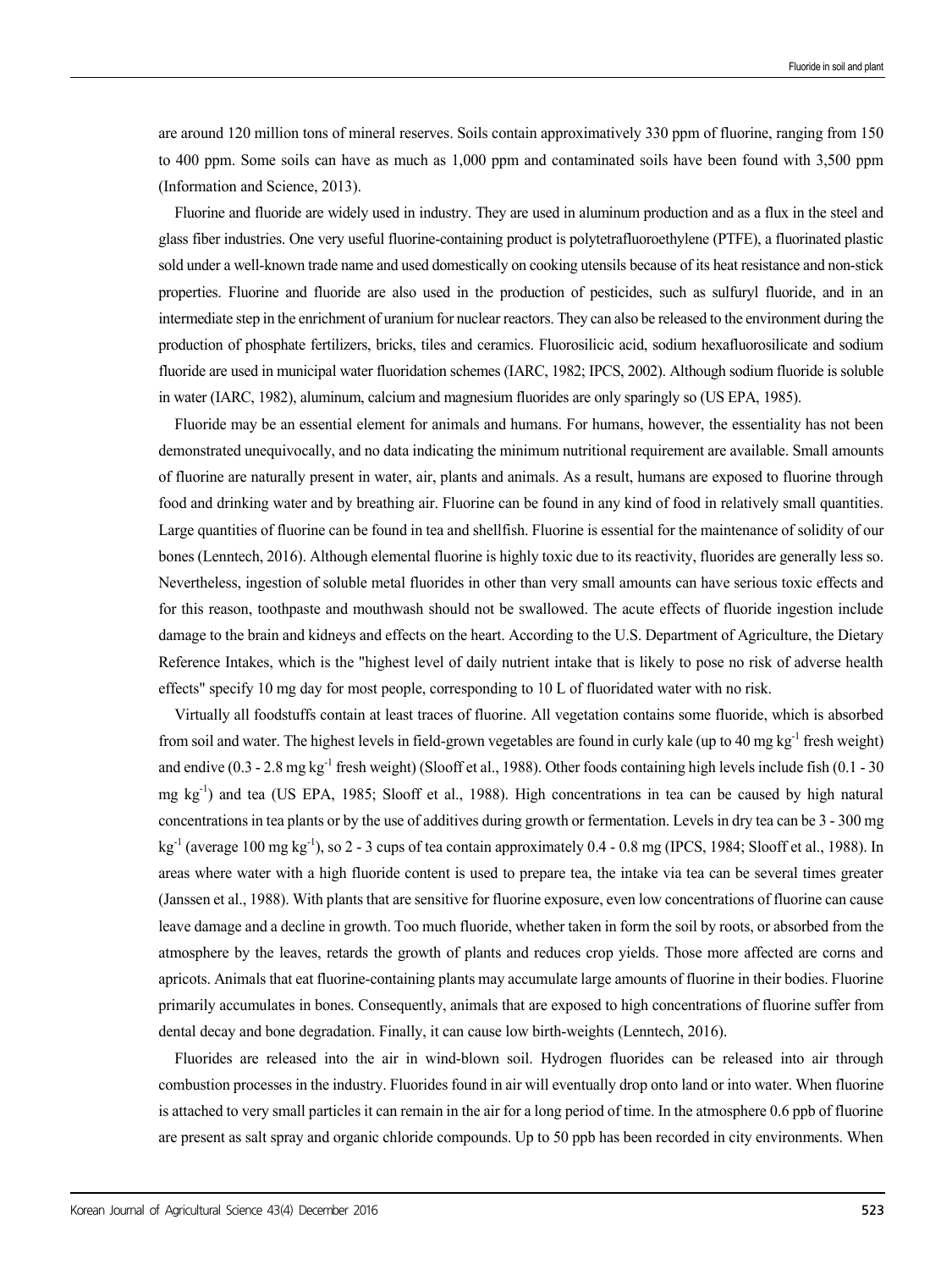fluorine from the air ends up in water it will settle into the sediment. When it ends up in soils, fluorine will become strongly attached to soil particles. In the environment fluorine cannot be destroyed; it can only change form. Fluorine that is located in soils may accumulate in plants. The amount of uptake by plants depends upon the type of plant and the type of soil and the amount and type of fluorine found in the soil.

Thus, fluorine and fluoride as the negative form of fluorine are essential element for animals and humans while the fluoride through gaseous uptake by leaves is an accumulative poison in plant foliage as well as a toxic effect on soil microorganisms. Therefore, the fluoride which is largely retained in the soil is possible and long-term pollution effects likely. In this review we compile the information currently known about fluoride and identify what we should understand and investigate the fluoride in soils and plants from many fields of research, including geochemistry, soil science, and plant science.

### **1. What are fluorides and fluorine?**

#### **Fluorine**

Fluorine is unique chemical element which occurs naturally, but is not an essential nutrient for plants (Mackowiak et al., 2003). Fluorine that naturally occurs only in very low concentrations in the environment in the absence of anthropogenic source is a chemical element with symbol F and atomic number 9. Fluorine is an univalent poisonous gaseous halogen which includes chlorine, bromine, and iodine and is pale yellow-green, irritating gaseous element with a sharp odor.

Fluorine atoms have nine electrons, one fewer than neon, and electron configuration  $1s^22s^22p^5$ : two electrons in a filled inner shell and seven in an outer shell requiring one more to be filled. The outer electrons are ineffective at nuclear shielding, and experience a high effective nuclear charge of  $9 - 2 = 7$ ; this affects the atom's physical properties. Fluorine atoms have a small covalent radius of around 60 picometers, similar to those of its period neighbors oxygen and neon (Jaccaud et al., 2000).

Fluorine occurs as a diatomic molecule,  $F_2$ , in its elemental form. The bond energy of difluorine is much lower than that of either  $Cl_2$  or  $Br_2$  and similar to the easily cleaved peroxide bond; this accounts for fluorine's easy dissociation, high reactivity, and strong bonds to non-fluorine atoms. Conversely, bonds to other atoms are very strong because of fluorine's high electronegativity (Greenwood and Earnshaw, 1998; Macomber, 1996). It reacts at room temperature or elevated temperatures with all elements other than nitrogen, oxygen, and the lighter noble gases (US DHHS, 2003). Due to its notably small size, large numbers of fluorine atoms fit around atoms of another element. This allows the formation of many simple and complex fluorides in which the other element is in its highest oxidation date.



**Fig. 1.** Electron configuration of fluorine atom and fluoride ion.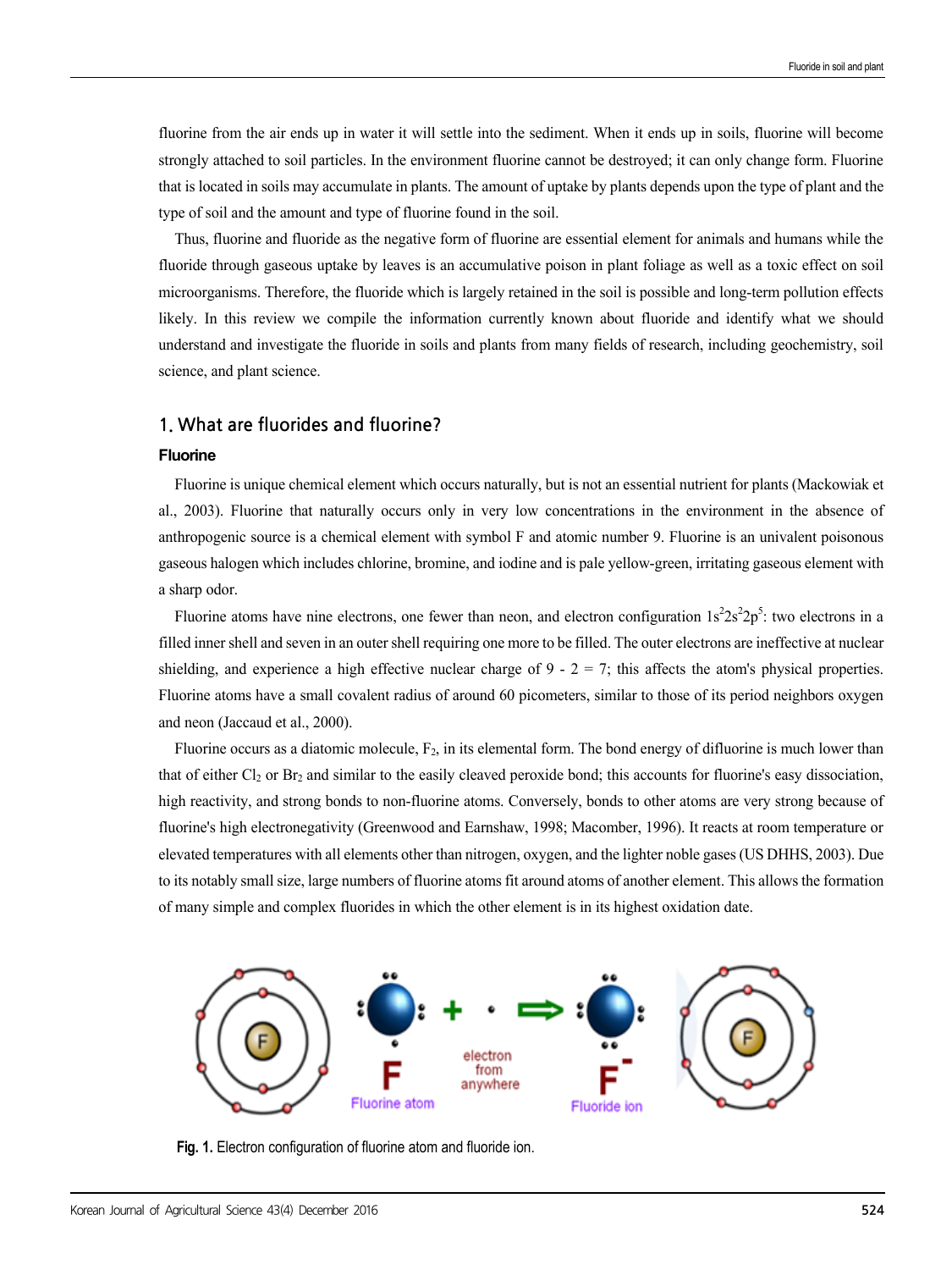Fluorine has a rich chemistry, encompassing organic and inorganic domains. It combines with metals, nonmetals, metalloids, and most noble gases, and usually assumes an oxidation state of -1 (Riedel and Kaupp, 2009). Hydrogen and fluorine combine to yield hydrogen fluoride, in which discrete molecules form clusters by hydrogen bonding, resembling water more than hydrogen chloride (Pauling, 1960; Atkins et al., 2007). It boils at a much higher temperature than heavier hydrogen halides and unlike them is fully miscible with water (Greenwood and Earnshaw, 1998). Hydrogen fluoride readily hydrates on contact with water to form aqueous hydrogen fluoride, also known as hydrofluoric acid. Unlike the other hydrohalic acids, which are strong, hydrofluoric acid is a weak acid at low concentrations (Wiberg et al., 2001). Fluorine's high electron affinity results in a preference for ionic bonding; when it forms covalent bonds, these are polar, and almost always single (Harbison, 2002; Edwards, 1994). Fluorine occurs in ionic forms, or combined with other chemicals in minerals like fluorspar, fluorapatite, and cryolite, and other compounds (Jaccaud et al., 2000). Ions are atoms, collections of atoms, or molecules containing a positive or negative electric charge. Fluorine gas reacts with most organic and inorganic substances; with metals, it forms fluorides and with water, it forms hydrofluoric acid. In aqueous solution, fluorine commonly occurs as the fluoride ion F-. Fluorine readily forms compounds with most other elements, even with the noble gases krypton, xenon and radon. It is so reactive that glass, metals, and even water, as well as other substances, burn with a bright flame in a jet of fluorine gas. About 30% of agrichemicals contain fluorine, most of them herbicides and fungicides with a few crop regulators (Theodoridis, 2006).

#### **Fluorides**

Fluorides which occur in the earth's crust where they are found in rocks, coal, clay, and soil are released into the environment naturally through the weathering of minerals, in emissions from volcanic ash and in marine aerosols (Tylenda, 2011). Estimates of the annual global release of hydrogen fluoride from volcanic sources through passive degassing and eruptions range from 60 to 6,000 kilo tons, of which approximately 10% may be introduced directly into the stratosphere (Symonds et al., 1988). Fluoride can also be deposited into soil from several anthropogenic sources, both directly through phosphate fertilizers or indirectly through atmospheric pollution from industrial activities and burning of fossil fuels (Elloumi et al., 2005). According to Bhat et al. (2015), it was observed that mean fluoride concentration was significantly highest at 0 km from smelter in upper soil layer and deeper soil layer. Moreover, upper soil layer revealed significantly greater mean F concentration than deeper soil layers at all distances (Table 1).

Fluorides are normally found in very small amounts in the air. Levels of fluoride measured in areas around cities are usually less than 1  $\mu q m^{-3}$  of air. The fluorides released into air will eventually fall on land or water.

Fluoride, the simplest anion of fluorine, is properly defined as binary compounds or salts of fluorine and another element. Fluorides are compounds that combine fluoride with some positively charged counterpart. It is the most chemically reactive and electronegative of all the elements. Fluoride can act as a base. It can combine with a proton (H<sup>+</sup>) as following equation below:

 $F + H^+ \rightarrow HF$ 

This neutralization reaction forms hydrogen fluoride (HF), the conjugate acid of fluoride. In aqueous solution, fluoride has a pK<sub>b</sub> value of 10.8. It is therefore a weak base, and tends to remain as the fluoride ion rather than generating a substantial amount of hydrogen fluoride. That is, the following equilibrium favors the left-hand side in water: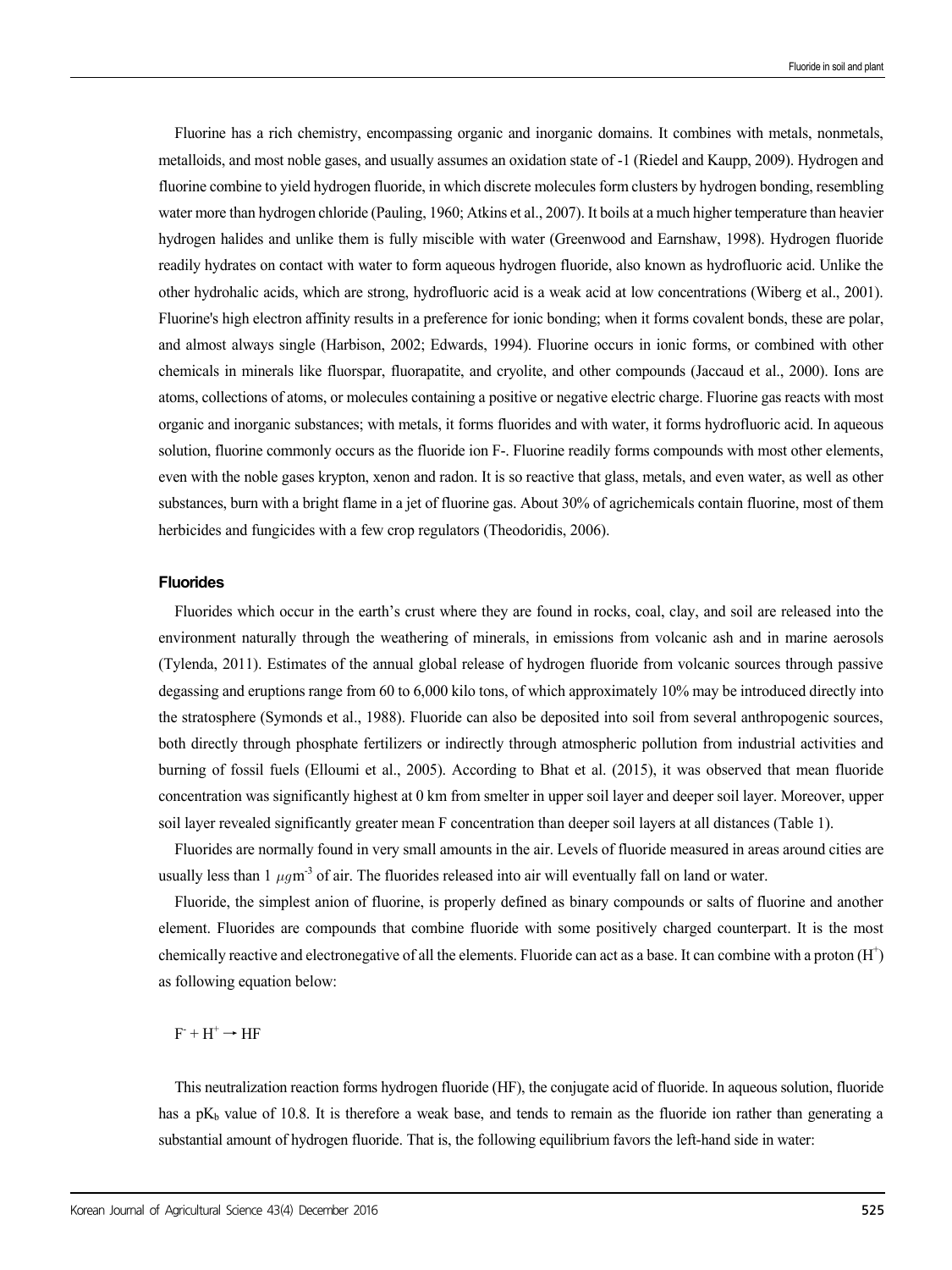| Distance (km) | Fconc. in vegetables<br>(ppm, Mean $\pm$ SD) | Fconc. in soil (ppm, Mean $\pm$ SD) |                 | p-value |
|---------------|----------------------------------------------|-------------------------------------|-----------------|---------|
|               |                                              | Upper layer                         | Deeper layer    |         |
| 0             | $0.71 \pm 0.90$                              | $189 \pm 1$                         | $139 \pm 1$     | 0.001   |
|               | $0.66 \pm 0.84$                              | $179 \pm 1$                         | $128 \pm 1$     | 0.001   |
| 2             | $0.56 \pm 0.71$                              | $168.3 \pm 0.58$                    | $108 \pm 0$     | 0.001   |
| 5             | $0.39 \pm 0.53$                              | $101.67 \pm 0.58$                   | $97.3 \pm 0.58$ | 0.001   |
| 10            | $0.36 \pm 0.69$                              | $101.67 \pm 0.58$                   | $98 \pm 0.02$   | 0.001   |
| p-value       | 0.79                                         | 0.001                               | 0.001           |         |

**Table 1.** Comparative assessment of Fluoride concentration in vegetables and soils at various distances from Zinc Smelter (Bhat et al., 2015).

 $F$  + H<sub>2</sub>O  $\rightleftharpoons$  HF + HO

In terms of charge and size, the fluoride ion, the most electronegative element in halogen family, resembles the hydroxide ion and occurs in ionic forms or combined with other chemicals in minerals like fluorspar, fluorapatite, and cryolite and other compounds (Prystupa, 2011). It forms inorganic and organic compounds called fluorides (Greenfacts, 2002). Examples of fluorides include sodium fluoride and calcium fluoride.

In water, fluorides associate with various elements present in the water, mainly with aluminum in freshwater and calcium and magnesium in seawater, and settle into the sediment where they are strongly attached to sediment particles (Tylenda, 2011). Fluorides which are strongly retained by soil are in the form of cryolite ( $N_{a3}AlF_6$ ), flurapatite  $(Ca<sub>5</sub>(PO<sub>4</sub>)<sub>3</sub>F)$  and other phosphate rocks (Begum, 2012). Leaching removes only a small amount of fluorides from soils (Tylenda, 2011). Soluble fluoride is distributed over the earth's surface and atmosphere as a result of natural processes such as erosion, hydraulic leaching, volcanic activity, and to a lesser extent by mining and manufacturing processes. The hazards of solutions of fluoride salts that release hydrogen fluoride in the presence of strong acids depend on the concentration (Nakagawa et al., 1999). However, upon prolonged contact with moisture, soluble fluoride salts will decompose to their respective hydroxides or oxides, as the hydrogen fluoride escapes. Fluoride is distinct in this regard among the halides.

### **2. Transition of fluoride into plants from soil**

Plants are exposed to fluoride through the air, soil, and water (Anshumali, 2014). Plants can also incorporate F from contaminated soils (Arnesen, 1997). For all soils, it is the soluble fluoride content that is biologically important to plants and animals. Most of the fluoride in the soil is insoluble and, therefore, less available to plants. However, high soil fluoride concentrations or low pH, clay and/or organic matter can increase fluoride levels in soil solution, increasing uptake via the plant root (Anshumali, 2014). The route of exposure to fluoride is through uptake through the plant's roots. The amount of fluoride taken up by plants depends on the type of plant, the nature of the soil, and the amount and form of fluoride in the soil (Tylenda. 2001). Uptake of F by roots is passive (Garrec and Letourneur, 1981; Venkateswarlu et al., 1965) and is dependent on several parameters such as soil pH and activity and composition of fluoride (Mackowiak et al., 2003). Bioaccumulation of fluoride in different plant parts vary depending on its transfer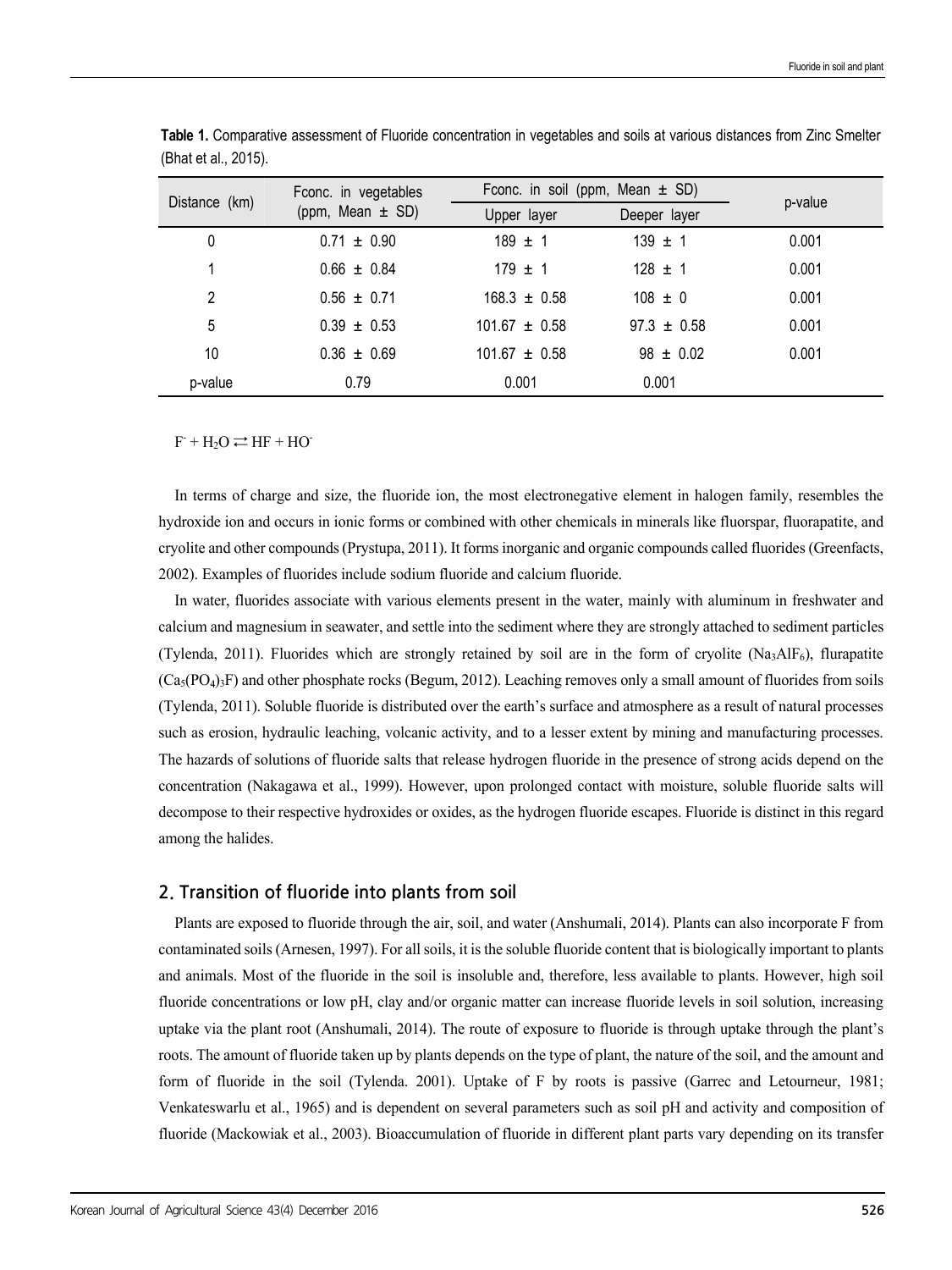from soil solution to roots and translocation from root to shoot (Agarwal and Chauhan, 2014).

From the soil, F is absorbed by plant roots and can then be transported by the symplastic or apoplastic pathway in the roots or via xylematic flow to the transpiratory organs, mainly the leaves (Elloumi et al., 2005; Punita et al., 2015). Stevens et al. (1997) also recorded that ionic species of fluoride in solution had a marked influence on the uptake of fluoride by plant roots with complexes species being more readily taken up by the roots than the free fluoride ions. In acidic soil fluoride showed highest solubility due to its complexation with aluminum, but in alkaline condition, desorption of free fluoride due to repulsion by negatively charged surfaces. However, in neutral pH, fluoride readily bound to soil surface and is not available to plants (Mondal and George, 2015). Most of the soluble F added to soils is converted into insoluble chemical forms which are not available to plants whereas addition of soluble F to soils of low pH can result in serious damage to vegetation (Elrashidi et al., 1998). Venkateswarlu et al. (1965) found that almost 99% of the F absorbed by roots of Hordeum vulgare was desorbed in water, indicating that most of it was retained in the apoplast. Jha et al. (2009) reported that the order of retention of fluoride in onion found to be roots > shoot > bulb. Therefore, it can be said that fluoride accumulation in the roots is higher than in leaves, stems and seeds. This might be due to high affinity of fluoride at the surface of roots and relatively low permeability through the endodermis (Takmaz and Davison, 1988). The concentration of fluoride in food products is not significantly increased by the addition of superphosphate fertilizers, which contain significant concentrations of fluoride from 1 to 3% as impurities, to agricultural soil, due to the generally low transfer coefficient from soil to plant material (Anshumali, 2014).

#### **3. Fluoride in soil**

Fluorine is unique chemical element which occurs naturally, but is not an essential nutrient for plants (Mackowiak, et al., 2003). Most of the fluorine found in soils occurs within minerals or is adsorbed to clays and oxy-hydroxides, with only a few percent or less dissolved in the soil solution. More than 90 percent of the natural fluoride content of soils is insoluble, or tightly bound to soil particles (Marier and Rose, 1971). In most soils fluoride is associated with micas and other clay minerals (Tylenda, 2011). Total fluoride concentrations in soils range from 20 to 1,000  $\mu$ g g<sup>-1</sup> in areas without natural phosphate or fluoride deposits, whereas the organic soils are usually lower (Davison A, 1983; US NAS, 1971). Higher levels of the fluoride may also occur where phosphate fertilizers are used, where coal-fired power plants or fluoride-releasing industries are located, or in the vicinity of hazardous waste sites (Tylenda, 2011).

Fluoride in soil is primarily associated with the soil colloid or clay fraction and its mobility in soil is highly dependent on the soil's sorption capacity, which varies with pH, the types of sorbents present, and soil salinity. The clay and organic carbon content as well as the pH of soil are primarily responsible for the retention of fluoride in soils. In soils, fluoride is predominantly combined with aluminum or calcium and soils of silt and clay loam soils had higher fluoride content than sandy soils (Tylenda, 2011; Greenfacts, 2002). Fluoride forms its most stable bonds with Fe, Al, and Ca, and labile F is held by soil components that contain these elements, including clay minerals, calcium and magnesium compounds, and iron and aluminum compounds (Omueti and Jones 1977). Elrashidi et al. (1998) indicated that F forms Al and Fe complexes which disrupt the mineral surfaces. Barrow and Ellis (1986) later predicted that at low pH, complexes between Al and F formed in soil solution and that little was present as free F. Macintire (1950) also reported that some soils, especially those with relatively high calcium content, were very effective in fixing fluoride. The electronegative fluoride ion replaces  $-OH/H<sub>2</sub>O$  groups bound to surficial Al atoms as ligand exchange, loosens other Al–OH bonds (Vasudevan et al., 2003).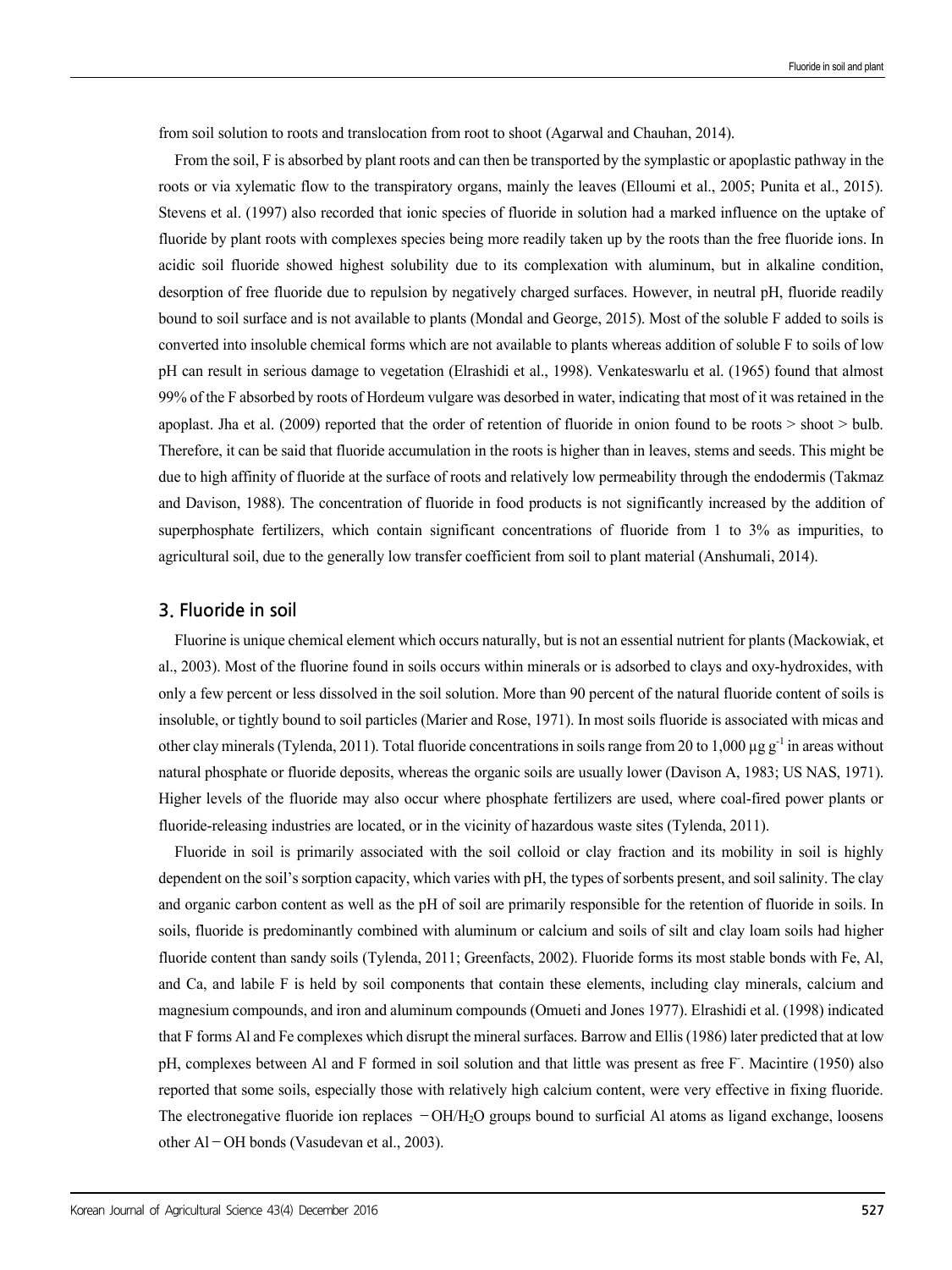Fluoride is relatively immobile and is not easily leached in soil because most of the fluoride was not readily soluble or exchangeable (Gilpin and Johnson, 1980; Greenfacts, 2002). Calcium fluoride can be formed in soils irrigated with fluoride solutions or when the fluoride adsorption capacity is exceeded and the fluoride and calcium ion activities exceed the ion activity product of calcium fluoride (Tracy et al., 1984). However, fluoride is a mobile ion and its retention in the soil depends on the amount and rate of water percolating into the soil zone which depends on the permeability of the soil (Abugri, 2010). There was a sharp increase of the soluble F with the added F up to 200 mg NaF kg<sup>-1</sup> soil and then increased steadily with the increase of the added F which may be mainly due to the release of OH during the adsorption process (Bower and Hatcher, 1967). This release of OH in turn might have increased the pH and hence more F leached out in the soil solution due to high alkalinity, which is in agreement with earlier findings (Stevens et al., 1997). In some cases F retention was greatest near pH 5.5 and decreased at both lower and higher pH levels (Omueti and Jones 1977). At high pH an increasingly unfavorable electrostatic potential decreases retention of F on the soil and increases the F- concentration in soil solution. It is also due to displacement of adsorbed F- by the increased concentration of OH in soil solution at the higher pH (Larsen and Widdowson 1971). At higher F dose, soil pH changes to alkaline which support to release higher fluoride from soil surface and subsequently plant availability increased (Saxena and Rani, 2012).

For all soils, the soluble F content is biologically important to plants and animals (Davison, 1983). Fluoride solubility in soil is complex and may be controlled by solid phases related to the solubility of Al or other ionic species with which it forms complexes (Arnesen, 1997). The solubility of F in soil is controlled mainly through F adsorption by inorganic constituents of the soil and soil pH (McLaughlin et al., 2001; Loganathan et al., 2003). The greater solubility of F under acidic conditions was explained by the formation of AIF<sub>x</sub> complexes, whereas under alkaline conditions by desorption of free F as a result of repulsion by the negatively charged surfaces (Wenzel and Blum, 1992). In sandy acidic soils, fluoride tends to be present in water-soluble forms (Shacklette et al., 1974). Fluoride in alkaline soils at pH 6.5 and above is almost completely fixed in soils as calcium fluoride, if sufficient calcium carbonate is available (Brewer, 1966a). Fluoride binds to clay by displacing hydroxide from the surface of the clay (Bower and Hatcher, 1967; Huang and Jackson, 1965; Meeussen et al., 1996).

Early studies concluded that F is retained by finer textured soils, particularly those with a significant clay component (Brewer, 1966b). Later work revealed that the sorption of F also depended strongly on soil pH. The degree of F adsorption is also controlled by soil pH and is greatest in non-calcareous soils, which generally contain higher Al levels (Omueti and Jones 1977; Barrow and Ellis, 1986). Adsorption to the soil solid phase is stronger at slightly acidic pH values from 5.5 to 6.5. (WHO, 2002). Bower and Hatcher (1967) concluded that F adsorption occurs primarily by exchange with OH groups from Al(OH)<sub>3</sub> and basic Al polymers adsorbed on mineral surfaces, rather than by exchange with crystal lattice OH groups of clay minerals. This indicates that adsorption of F released only a fraction of OH from the mineral phase, discounting ligand exchange as an important F binding mechanism (Wehr, 2014). At low concentrations, iron and aluminum oxides and hydroxides have the greatest ability to adsorb F and, among the layer-lattice clay minerals, kaolinite and halloysite have the greatest capacity for adsorption (Bower and Hatcher 1967; Omueti and Jones 1977).

#### **4. Fluorides on plants**

Many investigations have been conducted on the effects of fluorides such as hydrogen fluoride on a wide variety of plants. A classified bibliography of the early publications concerning the' effects of fluorides on plant and other forms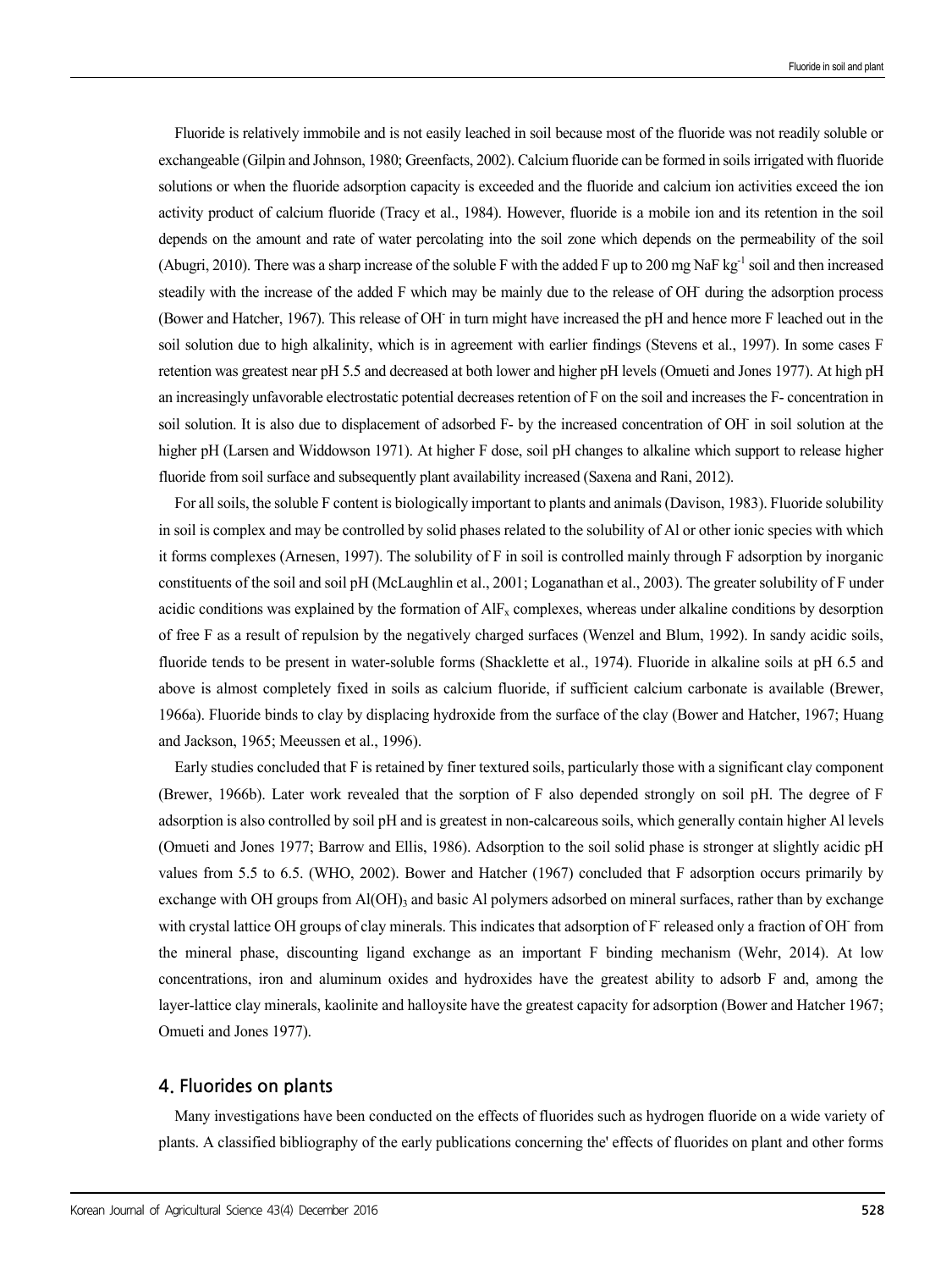of life was prepared by Campbell (1950). A review of the literature relating to gas damage to plants was prepared by Thomas (1951, 1955). The effects of fluorine compounds on plants have been summarized by Daines et al. (1952), Griffin and Bayles (1952), Miller (1952), and Zimmerman (1952).

Fluoride is an accumulative poison in plant foliage. Accumulation may be gradual over time. Fluoride strongly inhibits photosynthesis and other processes. It will move in the transpiration stream from roots or through stomata and accumulate in leaf margins. Typical fluorine injury symptoms on broadleaf plants include marginal and tip necrosis that spread inward. Conifer needles exhibit tip necrosis that spreads to the base. Drought stress or salt toxicity can have similar symptoms (Fig. 2). Some plants accumulate F and even at higher concentration up to 4,000  $\mu$ g g<sup>-1</sup> F do not show sign of toxicity (Jacobson et al., 1966; Sheldrake et al., 1978) but most other plants show sign of toxicity at much lower concentration less than 20  $\mu$ g g<sup>-1</sup> (Brewer, 1966a; Jacobson et al., 1966; Istas and Alaerts, 1974). Many plants are sensitive to fluoride. To most plants, fluoride (F) is phytotoxic through altering a series of metabolic pathways (Elloumi et al., 2005). Fluoride negatively affects germination, growth, reproduction, yield of crops, respiration, the metabolism of amino acids and proteins, and photosynthesis by acting on the membranes and the stromal enzymes associated with carbon dioxide fixation and resulting in lowered chlorophyll concentrations (Garrec et al., 1981). Fluoride often inhibits enzymes that require such cofactors as  $Ca^{2+}$ , Mg<sup>2+</sup>, and  $Mn^{2+}$  ions. (Panda, 2015). Seeds and seedlings appear to be potentially more susceptible to fluorides than whole plants. The excess accumulation of fluorides in vegetation leads to visible leaf injury, damage to fruits, changes in the yield (Ando, 1998). As observed by Mezghani et al. (2005) the leaf concentration of F varied from 30  $\mu$ g/g dry weight in the rosebush to 420  $\mu$ g/g dry weight in the olive tree ( $p < 0.05$ ). On the other hand, large increases in the foliar F concentration during the exposure periods were detected each month in all species, increasing significantly from May through October. However, the plants in the control area 30 km SW of the pollution source did not show significant changes in their levels of foliar F as shown in Fig. 3.



**Fig. 2.** Leaf spots due to fluorine toxicity (Neil Bell, 2009).

The onset of symptoms observed in plants following exposure to hydrogen fluoride depends upon a number of factors such as the concentration, time of exposure, type and age of plant, temperature, type of light and intensity, composition of the air, and its rate of circulation. The exposure of sensitive green plants to elevated concentrations of the gas for an appropriate time interval under controlled environmental conditions may produce one or more of the following manifestations: slight paling of normal green pigment at the tips or margins of the leaves which may spread to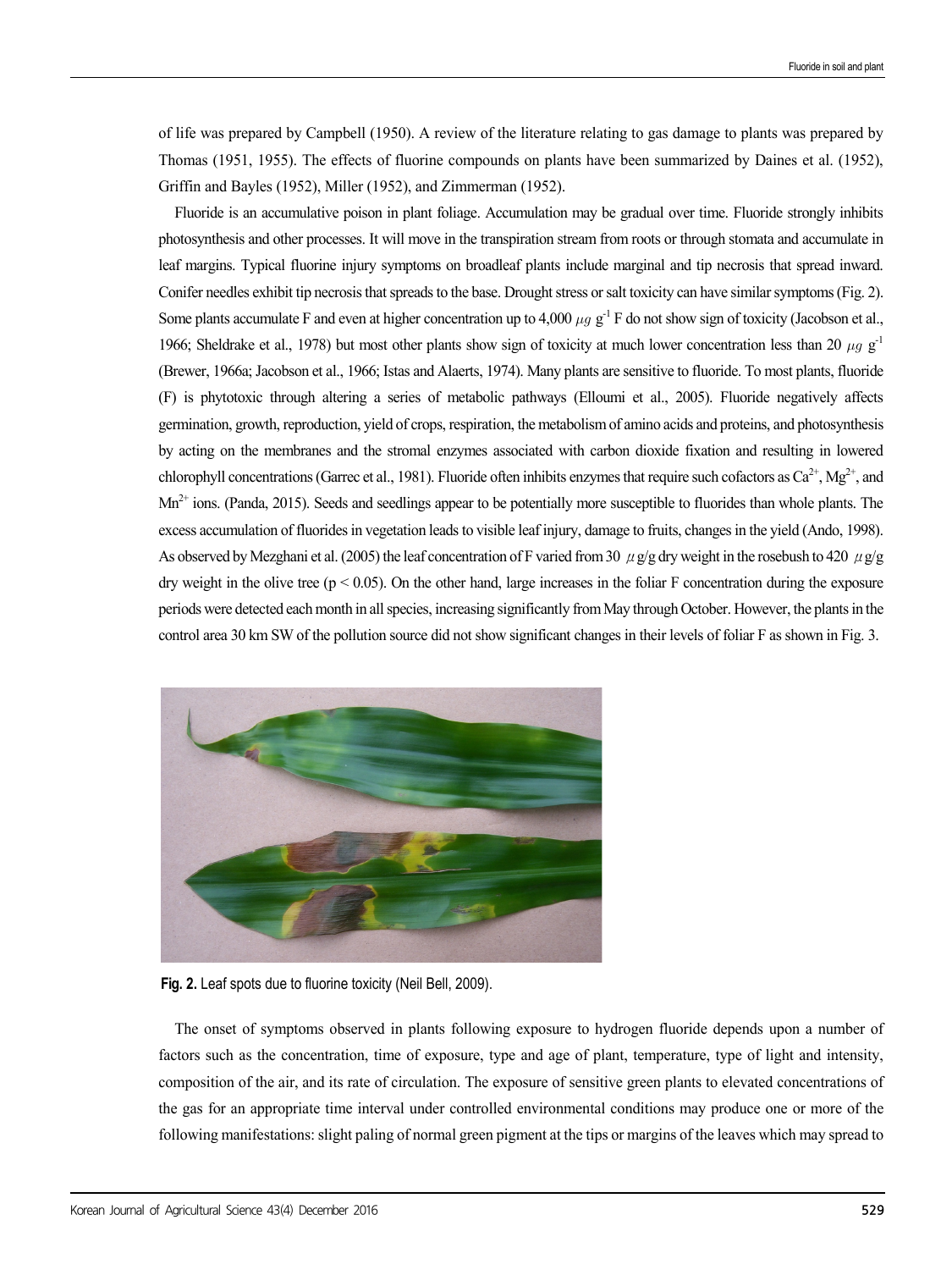other portions of the leaf, a pale green area at the margins which may gradually turn into a light buff color and finally a reddish brown. Varying degrees of injury to leaf tissues may occur until the entire leaf is affected and it falls from the plant. Vital plant processes such as respiration and photosynthesis may be influenced. Marked differences in the ability of plants to absorb and tolerate fluorides have been observed by different investigators (Greenwood, 1956).



**Fig. 3.** Foliar F content of cultivated species growing 1 km SW of the fertilizer plant during the year 2000. Means with different letters reflect significant differences ( $p = 0.05$ ) using the Tukey test.

The symptoms of fluoride toxicity in plants are necrotic regions, especially at the tips and along margins of leaves. Some plants that are more susceptible to fluoride toxicity are monocots, including spider plant, lilies, spikes and dracaena. Furthermore, some of these crops also have long cropping times and therefore will be irrigated with fluorinated water by growers for months, increasing the risk of developing fluoride toxicity (Wollaeger, 2015; Krupa, 2001). In most plant species there was a rapid translocation of absorbed fluoride to the tips or margins of the leaves, where toxic concentrations accumulated, causing necrotic areas. Photosynthesis was reduced by the extent of the injured areas, but the green portions of the leaf remained fully functional. The range of "sub-lethal" concentrations with different species was marked. Recovery from this inhibition of photosynthesis was relatively slow. The exact mechanism of injury to plants by fluorides is unknown. It has been postulated that they interfere with the functioning of certain enzymes such as enolase and phosphatases (Greenwood, 1956).

Fluoride is an accumulative poison in plant foliage. When fluoride has entered the plants and is dissolved in the water, it is transported via the vascular tissue to the leaf edges where it is accumulated (Threshow, 1970). Thus, fluoride absorbed is translocated to the shoots, causing physiological, biochemical and structural damage and even cell death depending on the concentration in the cell sap (Miller, 1993). Histochemical studies of fluoride-injured plants have indicated that the damage to leaves first occurs in the spongy mesophyll and lower epidermis followed by distortion and disruption of chloroplast in the palisade cells. The upper epidermis is last to exhibit any distortion or collapse (Panda, 2015). The fluoride may affect the early stages or pigment synthesis or induce the degradation of chloroplast structure (Kumar et al., 2013). The concentrations at the leaf tips can thus reach quite high concentrations why the first signs of fluoride toxicity are often observed at the leaf edges (Threshow, 1970). Fluoride strongly inhibits photosynthesis and other processes. Some of the visible evidences of toxic effects of fluorides to plants are necrosis and chlorosis (Landis et al., 2011). Chlorosis is related to the plants partial failure to produce chlorophyll due to lack of nutrition or pathogenic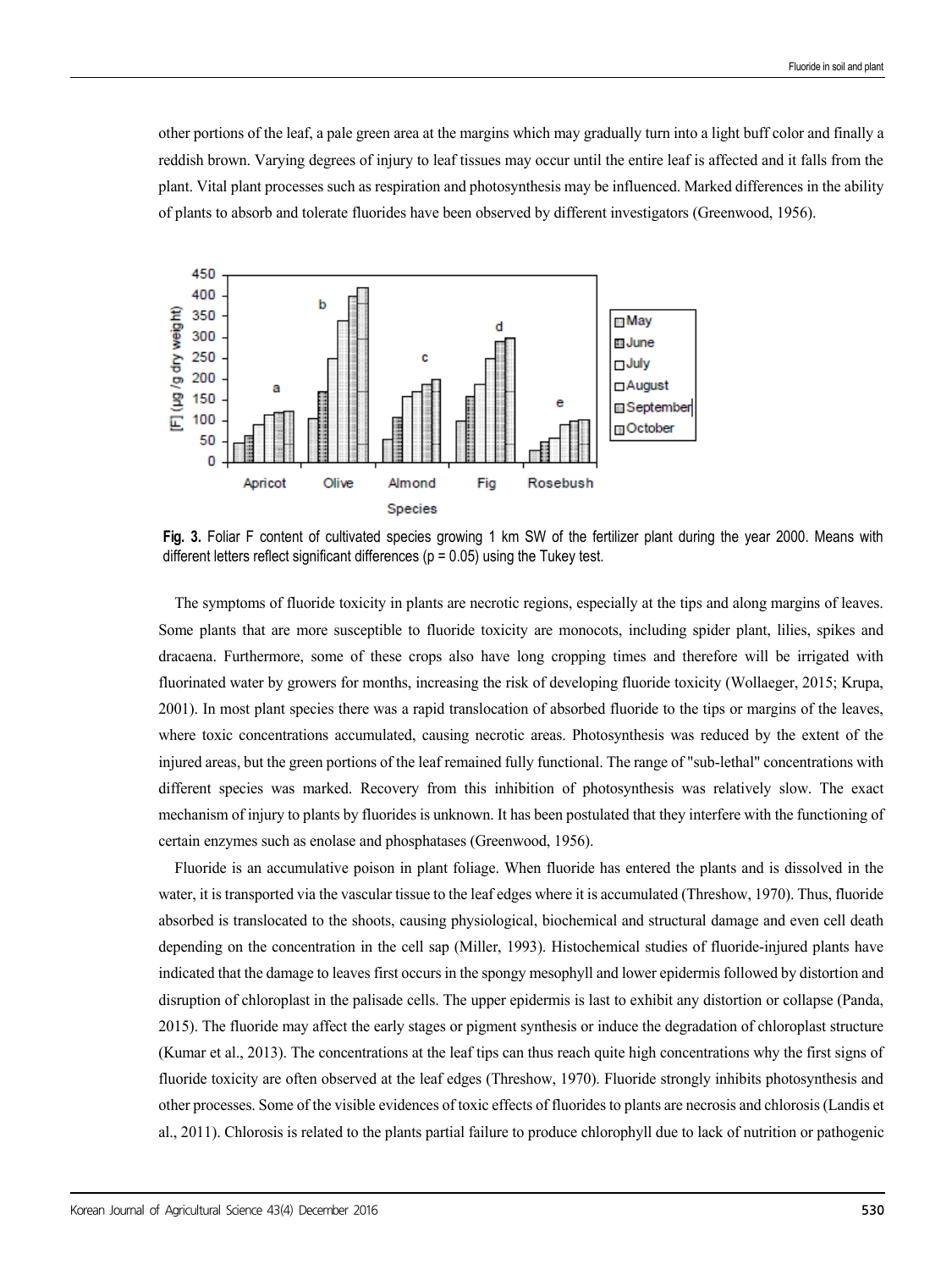attacks. Due to reduced chlorophyll content chlorosis leads to yellowing of the attacked plant tissue. Necrosis occurs when plant tissue start to die (Landis et al., 2011). Both necrosis and chlorosis eventually lead to plant death. Kumar et al. (2013) studied that the concentration of 'F' ions in 200 mg kg<sup>-1</sup> reduced chlorophyll content in green leaves of wheat which caused chlorosis and necrosis. Jha (2009) reported that the visible symptoms of F toxicity in terms of tip burning and death of the plant was noticed in highly contaminated soils with 400 mg kg<sup>-1</sup> or greater of NaF in soil.

Fluoride reduces germination by lowering the enzymatic activity and growth by slow the rate of cellular division and expansion (Chang and Thompson, 1966). During germination, phytin is broken down by the activity of the enzyme phytase to supply the young seedling with inorganic phosphate. Fluoride is known to prevent the dephosphorylation of phytin compound in the tissues by inhibiting phytase enzyme and retards the rate of seedling root growth during germination. Limited supply of phytin may possibly be one of the factors which inhibit the growth rate of fluoride treated seedlings (Chang, 1967). Holub and Navara (1966) found that a culture solution of only 100 mg kg<sup>-1</sup>, fluoride caused total inhibition of germination of *Pisum sativum* (pea) seeds and Purohit and Sharma (1985) reported germination inhibition of *Brassica campestris* (field cabbage) by only 2.5 mg kg-1.

Fluoride causes reduction in root length and shoot length due to unbalanced nutrient uptake by seedlings in presence of fluoride (Sabal et al., 2006). Mondal and George (2015) studied that shoot length decreased gradually with increasing the F concentration and that maximum reduction of root biomass uo to 82.5 % at the fluoride dose 95 mg NaF kg-1 soil. Similar results was demonstrated by Pant et al. (2008) for wheat (*Triticum aestivum*), Bengal gram (*Cicer arietinum* L.), mustard (*Brassica juncea*) and tomato (*Lycopersicon esculentum*). Saini et al. (2008) also reported that both root and shoot growth decreased with increasing accumulation of NaF for *Prosopis juliflora*. Agarwal and Chauhan (2014) reported that there were the necrosis and chlorosis in the plant, reduction in growth of shoot and root and ultimately reduced the yield of *Triticum aestivum* var. due to this high concentration of fluoride.

Fresh weight, dry weight and percent of seedlings decreased monotonically with increasing fluoride concentration due to reduction of metabolic activity in presence of fluoride (Gupta et al., 2009). Maize and chilli are more sensitive to fluoride contamination than other crops such as tomato, mung, mustard, ladies finger). Bustingorri et al. (2015) reported that yield loss of soybean reached 30% at F levels 375 mg kg<sup>-1</sup> or greater. Singh et al. (1979) studied that increasing F above 50 mg  $L^{-1}$  decreased the yield of rice. Among crops, vegetables and fruits normally contain fluoride though at low concentration between 0.1 and 0.4 mg kg<sup>-1</sup> while Higher levels up to 2 mg kg<sup>-1</sup> of fluoride have been found in cereals (Jolly et al., 1974).

Total soluble sugar and proline content in leaves initially decreased but increased with increasing fluoride concentration because there was gradual accumulation of proline during the germination period, with increasing fluoride concentration due to fresh synthesis or breakdown of proline rich proteins during stress. This might have contributed towards increase in the level of sugar and proline content for enhancing the tolerance capacity of plant under stress condition (Yang and Miller, 1963; Greenway and Munns, 1980). Yu (1996) reported that total soluble sugars of mung bean (Vigna *radiata*) seedlings and, particularly, reducing sugars, decreased with increase in F concentration. Elloumi et al. (2005) reported that the chlorophyll, calcium, magnesium, starch and sugar content of the leaves showed a significant decrease. In case of protein content in leaves of seedlings showed gradual decrease with increasing fluoride concentration due to stress condition which was formed under fluoride treatment (Singh et al.,1985).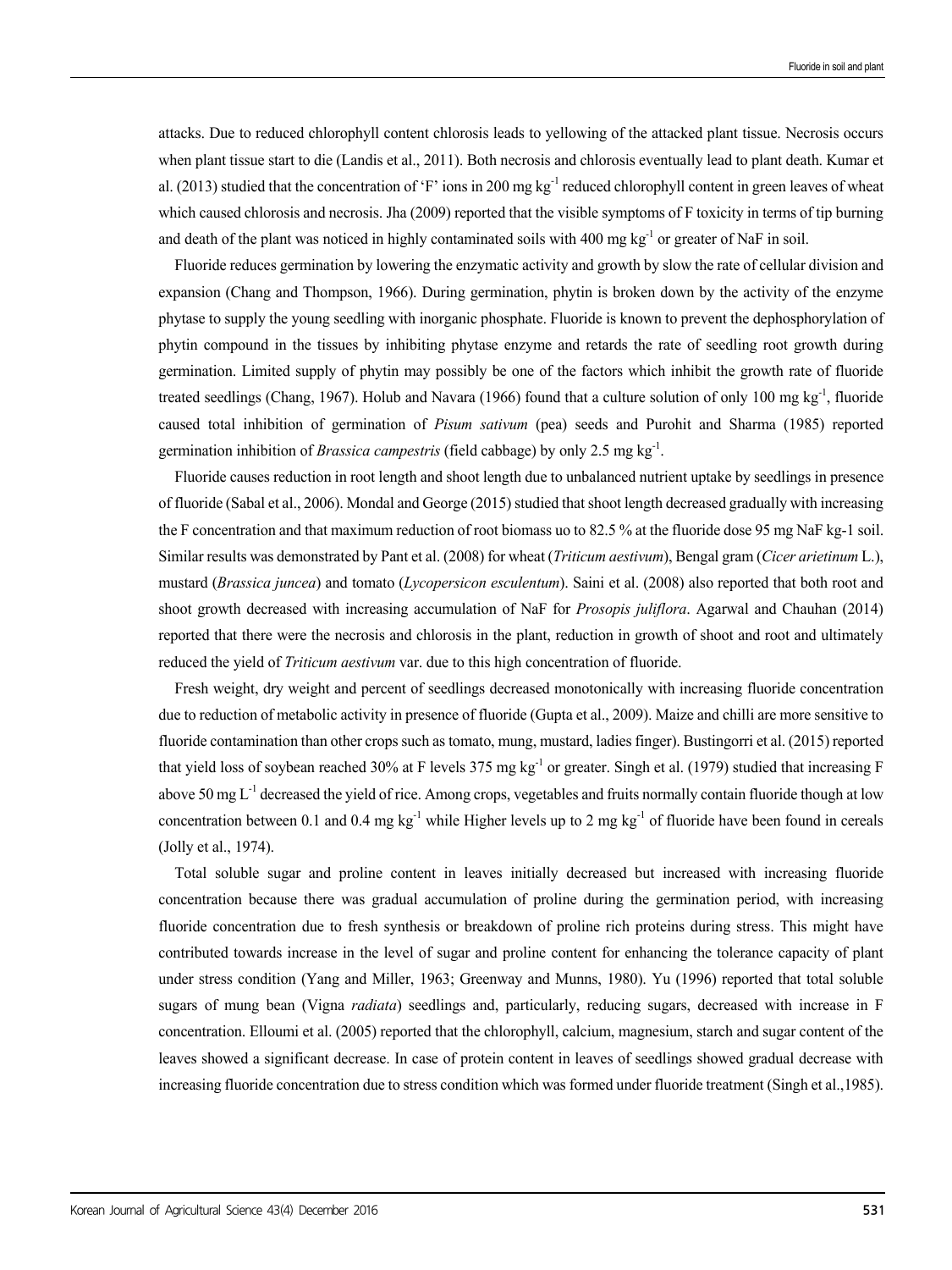## **Summary**

Fluoride is 13th most abundant element of the earth crust and represents about 0.3 g/kg of earth's crust, mainly found as sodium fluoride or hydrogen fluoride which are present in minerals fluorspar, fluorapatite, topaz and cryolite. The F content of soils which is inherited from parent material to through atmospheric pollution and phosphatise fertilizers including industrial deposit shows relatively close positive relationship in slow increase of fluoride concentrations in topsoil. The onset of symptoms following exposure to fluoride depends on a number of factors such as the concentration, time of exposure, type and age of plant, temperature, type of light and intensity, composition of the air, and its rate of circulation. Exposure of sensitive green plants to elevated concentrations of F for appropriate time intervals under controlled environmental conditions may produce one or more of the following: slight paling of the normal green pigment at the tips or margins of leaves which may spread to other parts of the leaf, a pale green area at the margins may tum into a light buff color, and finally a reddish brown sometimes called leaf scorch. A correct positive diagnosis of injury to plants by fluorides requires that a complete history of the plants and their environment be known and adequate chemical tests for fluorides in the atmosphere, soil, water, and plant tissues reveal the presence of toxic amounts of the element. Still, data on the critical soil F concentration affecting soil biota and plant growth is scarce and inconclusive. Additional information is required for adequate recommendations to mitigate the risks of increasing F levels in soils that are sustainable in the future.

# **Acknowledgements**

This research was conducted by the research grant support of Chungnam National University in 2016.

# **References**

- Abugri DA, Pelig-Ba KB. 2010. Assessment of fluoride content in tropical surface soils used for crop cultivation. African Journal of Environmental Science and Technology 5:653-660.
- Agarwal R, Chauhan SS. 2014. Bioaccumulation of sodium fluoride toxicity in *Triticum aestivum* Var. International Journal of Food, Agriculture and Veterinary Sciences 4:98-101.
- Ando M, Tadano M, Asanuma S, Tamura K, Matsushima S, Watanabe T, Kondo T, Sakurai S, Ji R, Liang C, Cao S. 1998. Health effects of indoor fluoride pollution from coal burning in China. Environment Health Perspect 106:239-244.
- Anshumali BK. 2014. Fluoride in agricultural soil: A review on its sources and toxicity to plants. Global sustainability transitions: Impacts and innovations 3:29-37.
- Arnesen AKM. 1997. Availability of fluoride to plants grown in contaminated soils. Plant and Soil 191:13-25.
- Atkins P, Jones L. 2007. Chemical Principles: The quest for insight (4th ed.). W. H. Freeman, New York.
- Barrow NJ, Ellis AS. 1986. Testing a mechanistic model. III. The effects of pH on fluoride retention by a soil. Journal of Soil Science 37:287-293.
- Begum A. 2012. Soil profiles and fluoride adsorption in intensely cultivated areas of Mysore district, Karnataka, India. Chemical Science Transaction 1:410-414.

Bower CA, Hatcher JT. 1967. Adsorption of fluoride by soils and minerals. Soil Science 103:151-154.

Brewer RF. 1966a. Fluorine. In *Diagnostic criteria for plants and soil* edited by Chapman HD. pp. 180-196. University of California, Los Angeles, USA.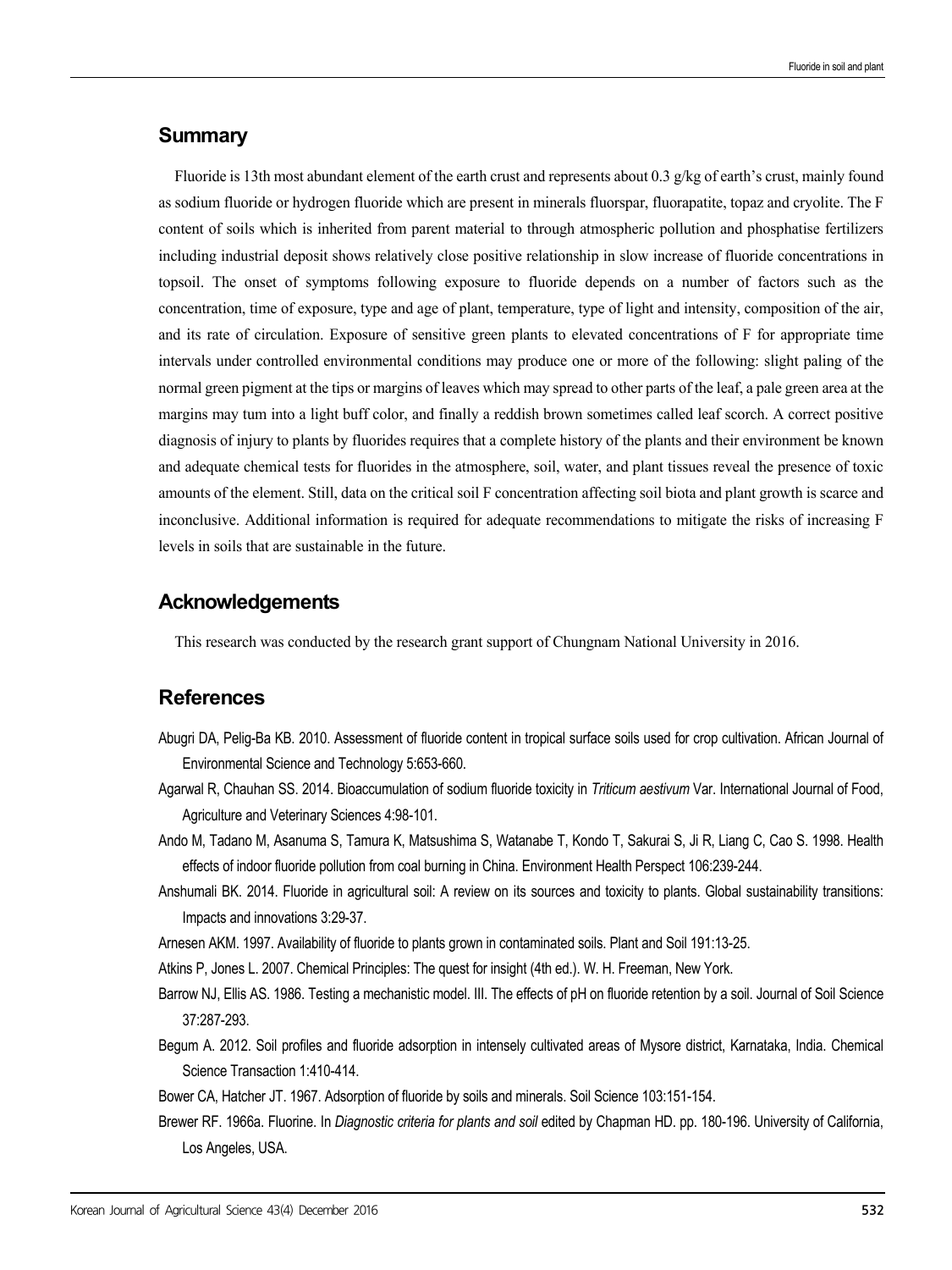- Brewer RF. 1966b. Fluorine. In *Methods of soil chemical analysis* (Part 2) edited by Black CA. pp. 135-1148. American Society of Agronomy. Madison, WI, USA.
- Bustingorri C, Balestrasse K, Lavado RS. 2015. Effects of high arsenic and fluoride soil concentrations on soybean plants. Phyton (B. Aires) [online] 84:407-416
- Campbell IR. 1950. Publications concerning fluorine and its compounds in relation to man, animals, and their environment including effects on plants. Part I. Kettering Laboratory, Cincinnati University, USA.
- Chang CW, Thompson CR. 1966. Effect of fluoride on nucleic acids and growth in germinating corn seedling roots. Physiology of Plant 19:911.
- Chang CW. 1967. Study of phytase and fluoride effects in germinating corn seeds. Cereal Chemistry 144:129-142.
- Daines RH, Leone I, Brennan E. 1952. The effect of fluorine on plants as determined by soil nutrition and fumigation studies. In Proc. U. S. Technical conference on air pollution. pp. 97-105. McGraw-Hill Book Co., New York.
- Davison A. 1983. Uptake, transport and accumulation of soil and airborne fluorides by vegetation. In *Fluorides: Effects on vegetation, animals and humans* edited by Shupe J, Peterson H, Leone N. pp. 61-82. Paragon Press, Salt Lake City.
- Edwards PN. 1994. Use of fluorine in chemotherapy. In *Organofluorine chemistry: Principles and commercial applications* edited by Banks RE, Smart BE, Tatlow JC. pp. 501-542. Plenum Press, New York.
- Elloumi N, Abdallah FB, Mezghani I, Rhouma A, Boukhris M. 2005. Effect of fluoride on almond seedlings in culture solution. Fluoride 38:193-198.
- Elrashidi MA, Persaud N, Baligar VC. 1998. Effect of fluoride and phosphate on yield and mineral composition of barley grown on three soils. Communications in Soil Science and Plant Analysis 29:3-4.
- Garrec JP, Letourneur L. 1981. Fluoride absorption by the root and foliar tissue of the horse bean (*Vicia faha* minor; calcicole) and lupine (*Lupinus luteus*; calcituge). Fluoride 14:30-38.
- Garrec JP, Plebin R, Audin M. 1981. Effects of fluoride on the levels of sugars and acids amines of fir needles *Abies alba*. Mill. Environmental pollution series. A ecological and biological 26:281-295.
- Gilpin L, Johnson AH. 1980. Fluorine in agriculture in soils of southeastern Pennsylvania. Soil Science Society of America Journal 44: 255-258.
- Greenfacts. 2002. Fluoride. Assessed in http://www.greenfacts.org/en/fluoride/.
- Greenway H, Munns RA. 1980. Mechanism of salt tolerance in non halophytes. Annual Review of Plant Physiology 69:514.
- Greenwood DA. 1956. Some effects of inorganic fluoride on plants, animals, and man. USU Faculty Honor Lectures. Assessed in http://digitalcommons.usu.edu/honor\_lectures.
- Greenwood NN, Earnshaw A. 1998. Chemistry of the elements (2nd ed.). Butterworth Heinemann, Oxford.
- Griffin SW, Bayles BB. 1952. Some effects of flourine fumes on vegetation. pp. 106-115. Proceeding of U.S. Technical conference on air pollution.
- Gupta S, Banerjee S, Mondal S. 2009. Phytotoxicity of fluoride in the germination of paddy (*Oryza sativa*) and its effect on the physiology and biochemistry of germinated seedlings. Fluoride 42:142.
- Harbison GS. 2002. The electric dipole polarity of the ground and low-lying metastable excited states of NF. Journal of the American Chemical Society 124:366-367.
- Holub Z, Navara J. 1966. The protecting effect and influence of calcium, magnesium and phosphorus on the uptake of fluoride by pea seeds. Biologia (Bratislava) 21:177-182.
- Huang PM, Jackson ML. 1965. Mechanism of reaction of neutral fluoride solution with layer silicates and oxides of soils. Soil Science Society of America Journal 29:661-665.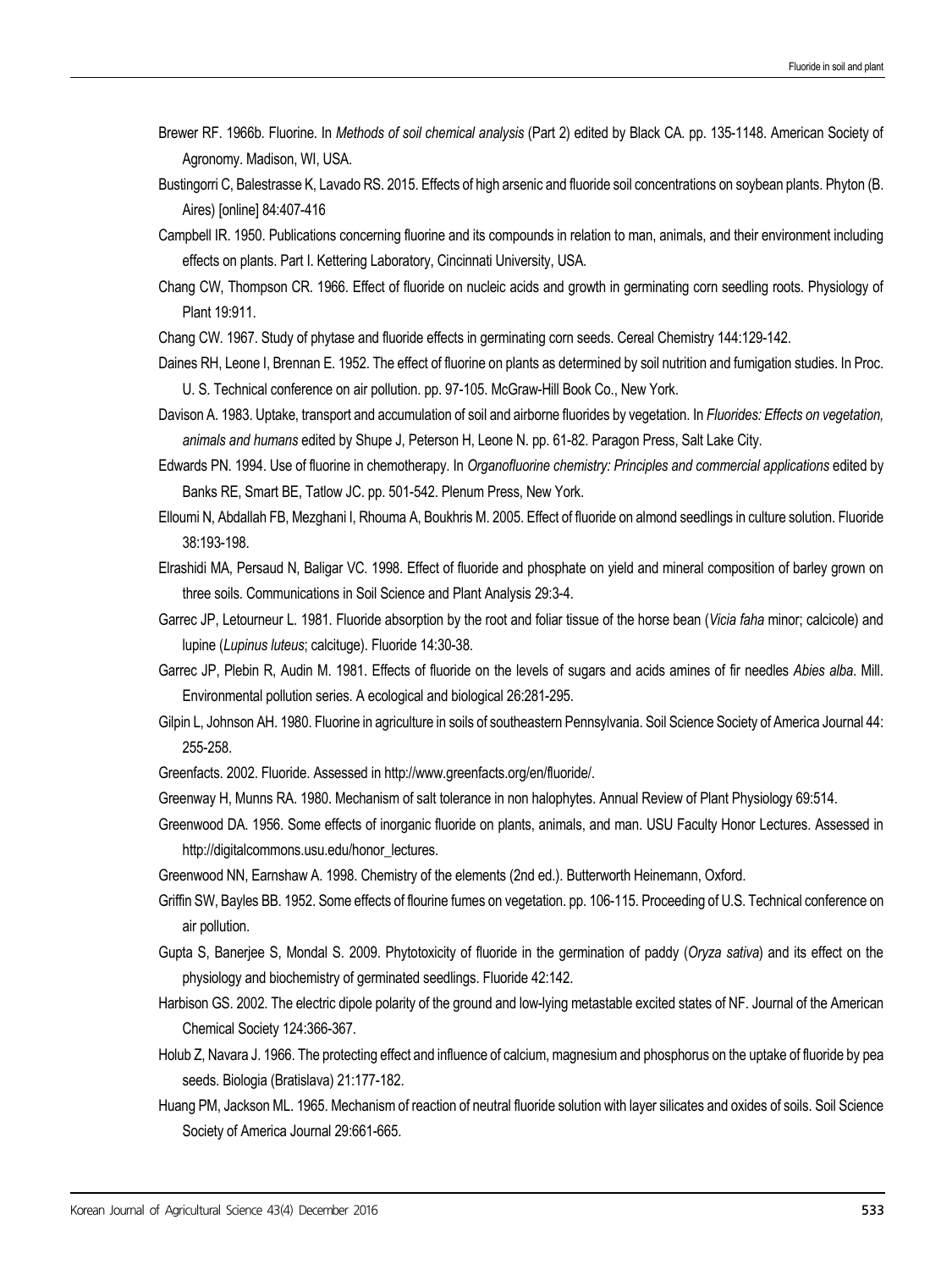- IARC. 1982. Some aromatic amines, anthraquinones and nitroso compounds, and inorganic fluorides used in drinking-water and dental preparations. Lyon, international agency for research on cancer. IARC monographs on the evaluation of the carcinogenic risk of chemicals to humans 27:237-303.
- Imed M., Nada E., Ferjani BA, Mohamed C., Makki B. 2005. Fluoride accumulation by vegetation in the vicinity of a phosphate fertilizer plant in Tunisia. Fluoride 38:69-75.
- Information and Science. 2013 . Fact about fluorine. Assessed in http://theinfoscience.blogspot.kr/2016/03/fact-about-fluorine.
- IPCS. 1984. Fluorine and fluorides. Geneva, World health organization, International program on chemical safety (Environmental health criteria 36).
- IPCS. 2002. Fluorides. Geneva, World health organization, International program on chemical safety (Environmental health criteria 227). Istas JR, Alaerts G. 1974. The effects of fluorine and its compounds on plants. Revue de l' Agriculture 27:487-496.
- Jaccaud M, Faron R, Devilliers D, Romano R. 2000. Fluorine. In Ullmann, Franz. Ullmann's encyclopedia of industrial chemistry 15. pp. 381-395. Wiley-VCH, Weinheim.
- Jacobson JS, Weinstein LH, McCune DC, Hitchcock AE. 1966. The accumulation of fluoride by plants. Journal of Air Pollution Control Association 16:412-417.
- Janssen PJCM, Janus JA, Knaap AGAC. 1988. Integrated criteria document fluorides-effects. Bilthoven, National Institute of Public Health and Environmental Protection (Appendix to Report No.75847005).
- Jha SK, Nayak AK, Sharma YK. 2009. Fluoride toxicity effects in onion (*Allium cepa* L.) grown in contaminated soils. Chemosphere 76:353-356.
- Jolly S, Oberoi D, Sharma R, Ralhan S. 1974. Fluoride balance studies in cases of endemic fluorosis. Proceeding of the Symposium on Fluorosis, Hyderabad, India.
- Krupa S. 2001. Fluorine. In *Encyclopedia of plant pathology* edited by Maloy OC, Murray TD. p465. Wiley.
- Kumar T, Dhakaand KT, Singharya SP. 2013. Effect of fluoride toxicity on biochemical parameters (chlorophyll, nitrogen, protein and phosphorus) of wheat (*Triticum aestivum* L.). International Journal of Forestry and Crop Improvement 4:80-83.
- Landis WG, Sofield, RM. Yu M. 2011. Introduction to environmental toxicology, Molecular substructures to ecological landscapes, 4th edition. pp 255-268. CRC Press, Taylor & Francis Group.
- Larsen S. Widdowson AE. 1971. Soil fluorine. Journal of Soil Science 22:210-222.
- Lenntech. 2016. Chemical properties of fluorine Health effects of fluorine Environmental effects of fluorine. Assessed in http://www.lenntech.com/periodic/elements/f.htm# ixzz4MNvCkiJV.
- Loganathan P, Hedley MJ, Grace ND, Lee J, Cronin SJ, Bola NS, Zanders JM. 2003. Fertilizer contaminants in New Zealand grazed pasture with special reference to cadmium and fluorine: A review. Australian Journal of Soil Research 41:501-532.
- Macintire WH. 1950. In Air versus soil as channels for fluoric contamination of vegetation in two tennessee locates edited by McCabe LC. pp. 53-58. Proceedings of U.S. technical conference on air pollution, Interdepartmental committee on air pollution, Washington D.C.
- Mackowiak CL, Grossl PR, Bugbee BG. 2003. Plant and environment interactions: Biogeochemistry of fluoride in a plant-solution system. Journal of Environmental Quality 32:2230-2237.
- Macomber R. 1996. Organic chemistry. 1. Sausalito: University Science Books.
- Marier, Rose. 1971. Fluoride Pollution. Assessed in http://fluoridealert.org/articles/groth-1975/
- McLaughlin MJ, Stevens DP, Keerthisinghe DG, Cayley JWD, Ridley AM. 2001. Contamination of soil with fluoride by long term application of superphosphates to pastures and risk to grazing animals. Australian Journal of Soil Research 39:627-640.
- Meeussen JCL, Scheidegger A, Hiemstra T, Van Riemsdijk WH, Borkovec M. 1996. Predicting multicomponent adsorption and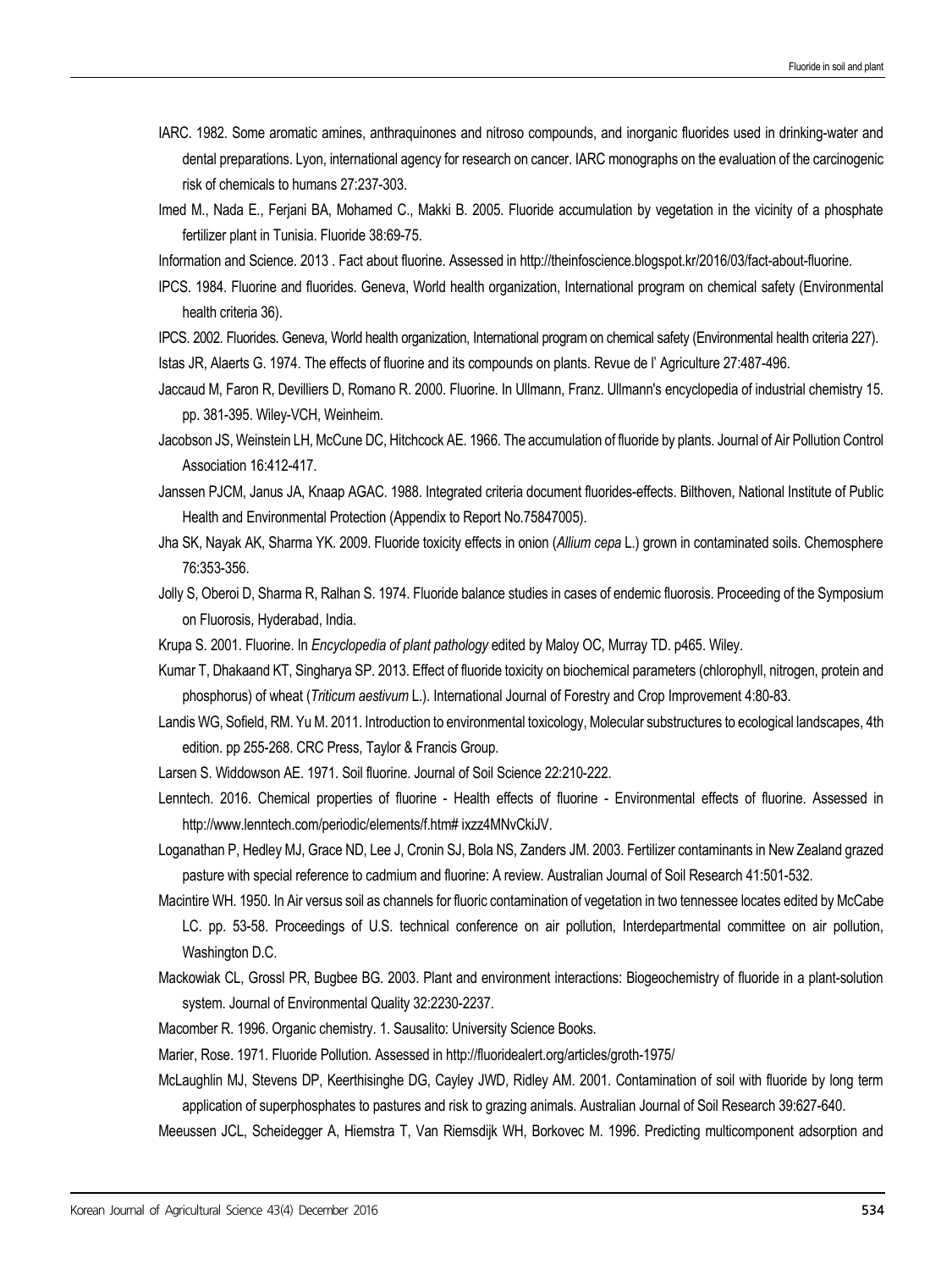transport of fluoride at variable pH in a goethite-silica sand system. Environmental Science Technology 30:481-488.

- Mezghani IN, Elloumi FB, Abdallah MC, Boukhris M. 2005. Fluoride accumulation by vegetation in the vicinity of a phosphate fertilizer plant in Tunisia. Fluoride 38:69-75.
- Miller GW. 1993. The effect of fluoride on higher plants with special emphasis on early physiological and biochemical disorders. Fluoride 26:3-22.
- Miller VL. 1952. The effect of atmospheric fluoride on Washington agriculture. pp. 116-122. Proceeding of U.S. Technical conference on air pollution.
- Mondal P, George S. 2015. Removal of fluoride from drinking water using novel adsorbent magnesia-hydroxyapatite. Water Air Soil Pollution 226:241.
- Nakagawa M, Matsuya S, Shiraishi T, Ohta M. 1999. Effect of fluoride concentration and pH on corrosion behavior of titanium for dental use. Journal of Dental Research 78:1568-1572.
- Omueti JAI, Jones RL. 1977. Fluoride adsorption by Illinois soils. Journal of Soil Science 28:564-572.
- Panda D. 2015. Fluoride toxicity stress: physiological and biochemical consequences on plants. International Journal of Bioresearch and Environmental Agricultural Science 1:70-84.
- Pant S, Pant P, Bhiravamurthy PV. 2008. Effects of fluoride on early root and shoot growth of typical crop plants of India. Fluoride 40:57-60.
- Pauling L. 1960. The Nature of the Chemical Bond (3rd ed.). Ithaca: Cornell University Press.
- Prystupa J. 2011. Fluorine-A current literature review. An NRC and ATSDR based review of safety standards for exposure to fluorine and fluorides. Toxicology Mechanisms and Methods 21:103-170.
- Purohit SS, Sharma S. 1985. Fluoride effects on germination, growth and georeaction of *Brassica campestris*. Comparative Physiology & Ecology 10: 254-258.
- Riedel S, Kaupp M. 2009. The highest oxidation states of the transition metal elements. Coordination Chemistry Reviews 253: 606-624.
- Sabal D, Khan TI. Saxena R. 2006. Effect of sodium fluoride on cluster bean (*Cyamopsis tetragonoloba*) seed germination and seedling growth. Fluoride 39:228-230.
- Saini P, Khan S, Baunthiyal M, Sharma V. 2012. Organ-wise accumulation of fluoride in Prosopis juliflora and its potential for phytoremediation of fluoride contaminated soil. Chemosphere 89:633-635.
- Saxena S, Rani A. 2012. Fluoride ion leaching kinetics for alkaline soils of Indian origin. Journal of Science Research Replica 1:29-40.
- Shacklette HT, Boerngen JG, Keith JRX. 1974. Selenium, fluorine and arsenic in superficial materials of the conterminous United States. Washington, DC, US Department of the Interior (Geological Survey Circular 692).
- Sheldrake R, George, ED, Leigh E, St. John Jr, Donald JL. 1978. Lime and charcoal amendments reduced fluoride absorption by plants cultured in perlite peat medium. Journal of American Society of Horticultural Science 103:268-270.
- Singh A, Chhabra R, Aabrol IP. 1979. Effect of fluorine and phosphorus on the yield and chemical composition of rice (*Oriza saliva*) grown in soils of two sodicities. Soil Science 127:86-93.
- Singh G, Kaur P, Sharma R. 1985. Effect of CCC and kinetin on certain biochemical parameters in wheat under different salinity levels. Plant Physiology and Biochemistry 12:104-111.
- Slooff W, Eerens HC, Janus JA, Ros JPM, Janssen PJCM, Knaap AGAC, Lagas P, Matthijsen AJCM, Reijnders HFR, Struijs J, Wiel HJ, Anzion CJM, Eerden LJM, Duiser JA, Hollander JCT, Jong P. 1988. Basis document fluoride. Bilthoven, Netherlands, National Institute of Public Health and Environmental Protection (Report No. 758474005).